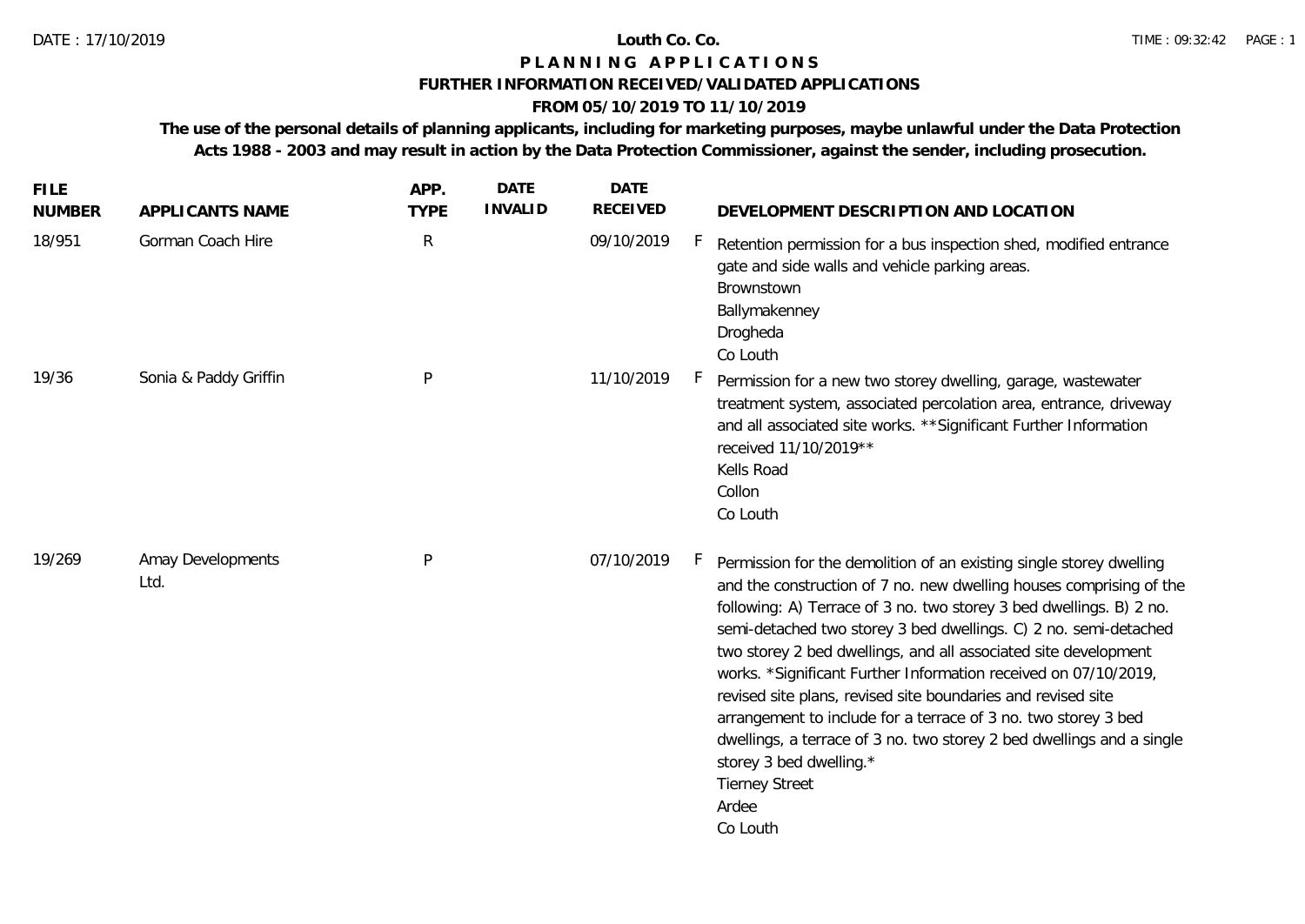## **FURTHER INFORMATION RECEIVED/VALIDATED APPLICATIONS**

# **FROM 05/10/2019 TO 11/10/2019**

**The use of the personal details of planning applicants, including for marketing purposes, maybe unlawful under the Data Protection Acts 1988 - 2003 and may result in action by the Data Protection Commissioner, against the sender, including prosecution.**

| <b>FILE</b><br><b>NUMBER</b> | APPLICANTS NAME                | APP.<br><b>TYPE</b> | <b>DATE</b><br><b>INVALID</b> | <b>DATE</b><br>RECEIVED | DEVELOPMENT DESCRIPTION AND LOCATION                                                                                                                                                                                                                                                                          |
|------------------------------|--------------------------------|---------------------|-------------------------------|-------------------------|---------------------------------------------------------------------------------------------------------------------------------------------------------------------------------------------------------------------------------------------------------------------------------------------------------------|
| 19/321                       | <b>Gerard Campbell</b>         | P                   |                               | 07/10/2019              | Permission for proposed 2 storey dwelling house, detached<br>domestic garage, proprietary waste water treatment<br>system/percolation area, new vehicular access and associated site<br>works. *Significant Further Information Received on 07/10/2019*<br>Termonfeckin<br>Drogheda<br>Co Louth               |
| 19/322                       | Katie Campbell                 | P                   |                               | 08/10/2019              | Permission for proposed 2 storey/single storey dwelling house,<br>detached domestic garage, proprietary waste water treatment<br>system/percolation area, new vehicular access and associated site<br>works. *Significant Further Information Received on 08/10/2019*<br>Termonfeckin<br>Drogheda<br>Co Louth |
| 19/415                       | Cailim Rice & Shauna<br>McCann | P                   |                               | 07/10/2019              | Permission for a dwelling house, waste water treatment system and<br>associated site development works.<br>Deerpark<br>Ravensdale<br>Co Louth                                                                                                                                                                 |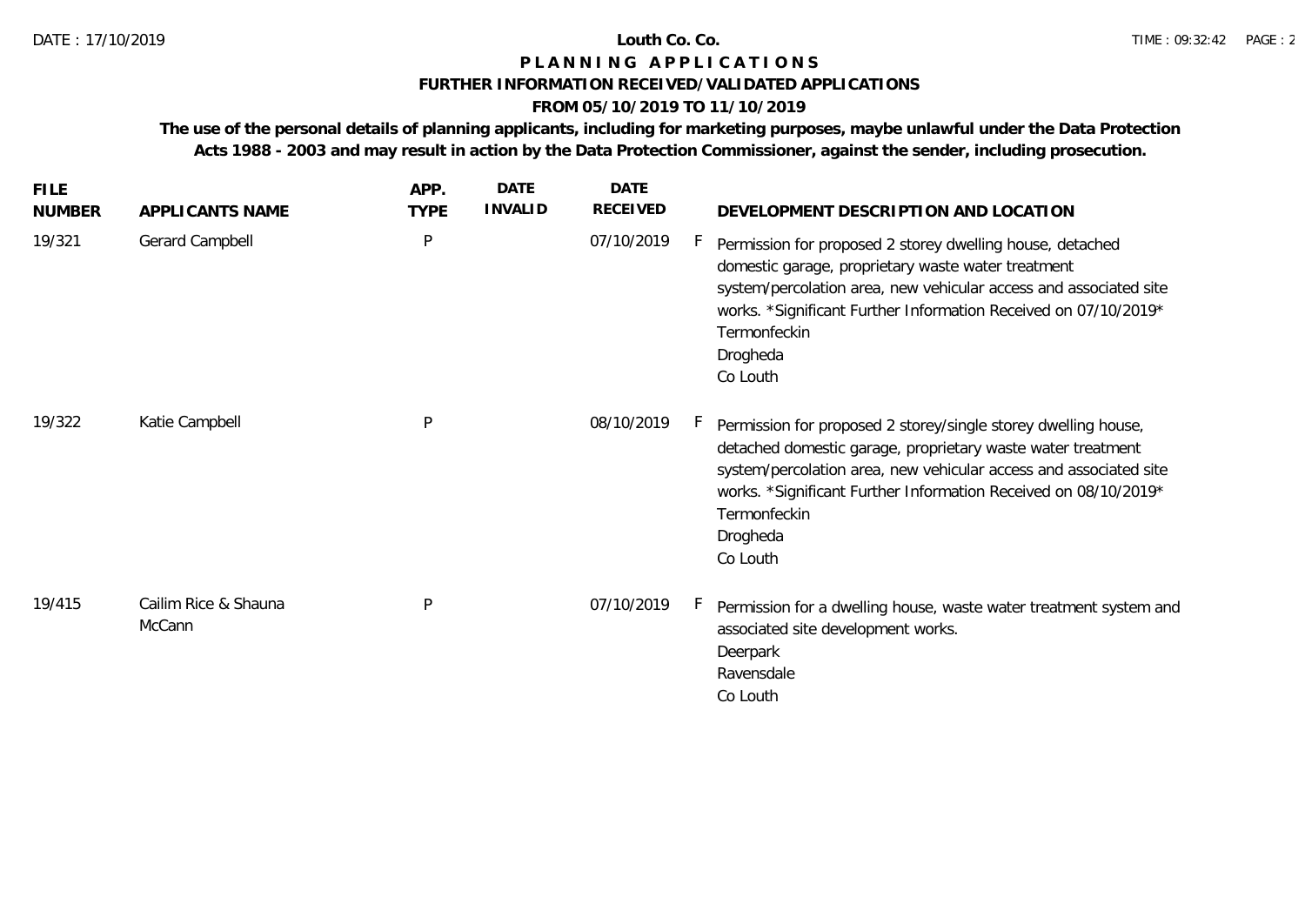## **FURTHER INFORMATION RECEIVED/VALIDATED APPLICATIONS**

# **FROM 05/10/2019 TO 11/10/2019**

**The use of the personal details of planning applicants, including for marketing purposes, maybe unlawful under the Data Protection Acts 1988 - 2003 and may result in action by the Data Protection Commissioner, against the sender, including prosecution.**

| <b>FILE</b><br><b>NUMBER</b> | APPLICANTS NAME                     | APP.<br><b>TYPE</b> | <b>DATE</b><br><b>INVALID</b> | <b>DATE</b><br><b>RECEIVED</b> | DEVELOPMENT DESCRIPTION AND LOCATION                                                                                                                                                                                                                                                                                                                                                                                                                   |
|------------------------------|-------------------------------------|---------------------|-------------------------------|--------------------------------|--------------------------------------------------------------------------------------------------------------------------------------------------------------------------------------------------------------------------------------------------------------------------------------------------------------------------------------------------------------------------------------------------------------------------------------------------------|
| 19/448                       | The Alzheimer Society<br>of Ireland | P                   |                               | 11/10/2019                     | Permission for a new single storey Dementia Daycare Centre<br>(360sq.m.) and garage(46sq.m), new vehicular entrance (5m wide)<br>from Newtown Link Road across adjoining lands, internal access<br>road (5m wide) with gates, 15 car parking spaces, SUDS,<br>landscaping, drainage and all associated site works, all on 0.33<br>hectare site fronting unto Newtown Road and Newtown Link Road.<br>Newtown Road<br>Greenhills<br>Drogheda<br>Co Louth |
| 19/541                       | Jean O'Neill                        | $\sf P$             |                               | 09/10/2019                     | H.<br>Permission for a dwelling house and associated site development<br>works. *Significant Further Information received on 09/10/2019<br>which provides for Vehicular Entrance, design amendments and<br>position of dwelling*.<br>Haynestown<br>Dundalk<br>Co Louth                                                                                                                                                                                 |
| 19/575                       | Martina O'Rourke                    | P                   |                               | 09/10/2019                     | Permission for a dwelling house, domestic garage, waste water<br>Н.<br>treatment system and associated site development works.<br>*Significant Further Information received on 09/10/2019*<br>Walterstown<br>Castlebellingham<br>Co Louth                                                                                                                                                                                                              |